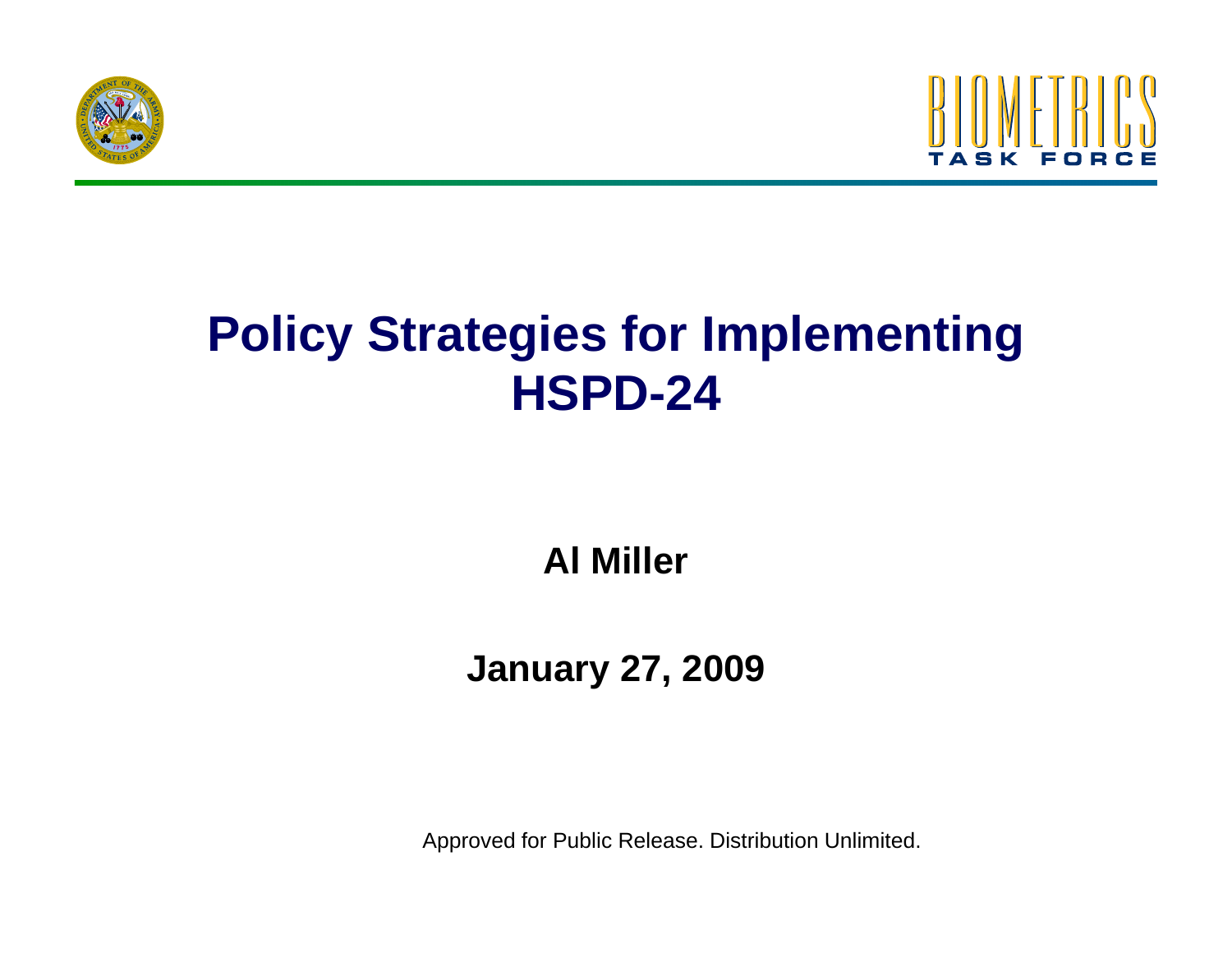

## **Biometrics: Discovery of New Ways to Protect the Homeland**



- Late 2004 Iraq detainee fingerprinted with data sent to DoD Biometric Fusion Center (BFC) Jan 2005 - Terrorist Explosives Device Analytical Center (TEDAC) provided latent fingerprints recovered from an Improvised Explosive Device (IED) to BFC ■BFC manually processed latent prints for use in DoD Automated Biometric Identification System (ABIS)  $\Box$  Jan 18, 2005, BFC matched detainee's prints to latent images found on IED; the FBI Laboratory confirmed match BMO/BFC coordinated identification of detainee with FBI, Army G-2, the National Ground Intelligence Center (NGIC), the National Detainee Reporting Center (NDRC), and CENTCOM
- Today Suspect being detained by CENTCOM Force Protection Forces pending further investigation

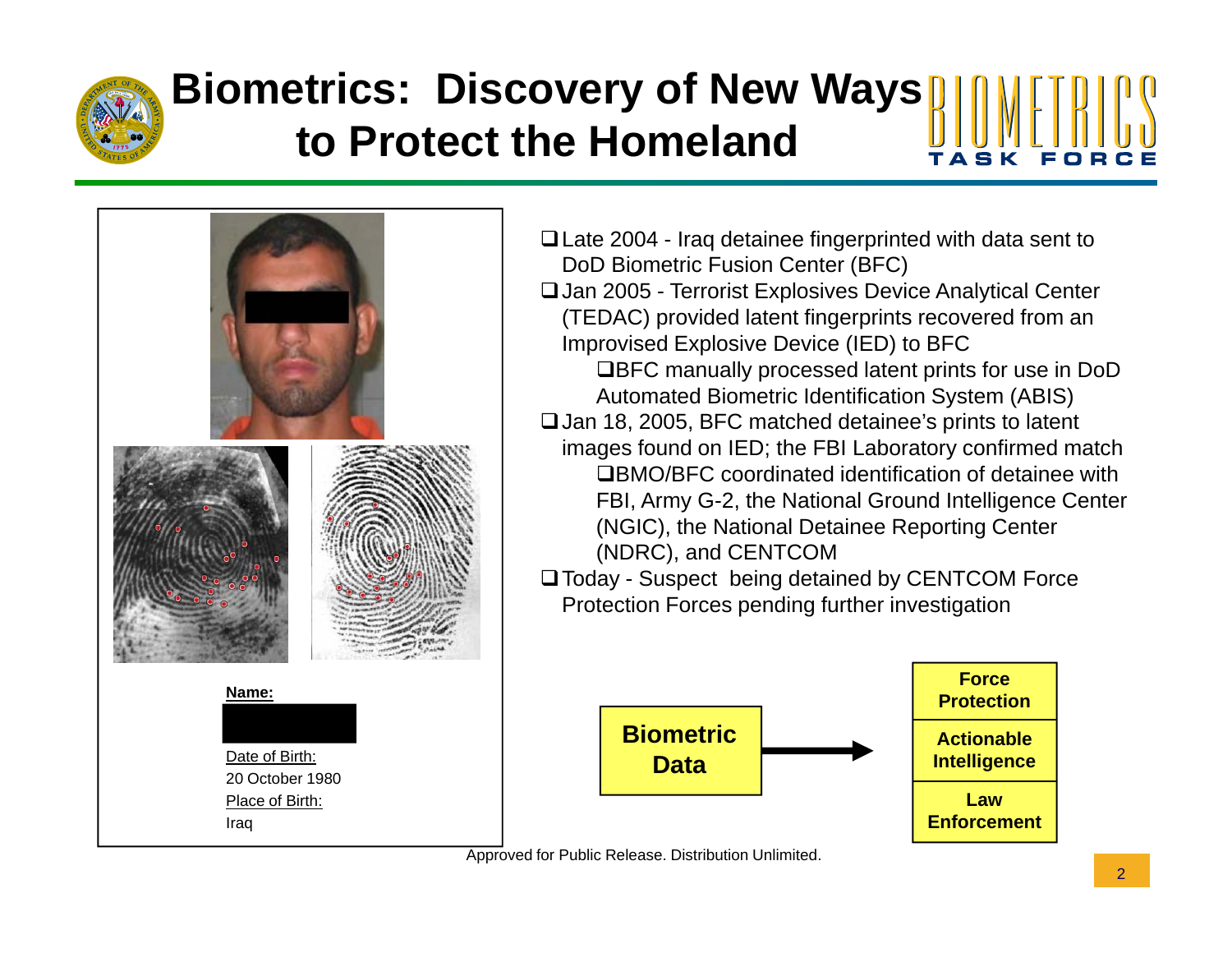

#### **Spectrum of Policies: Military or Civilian? Biometrics is a Nexus** T A S K

| <b>Spectrum of Threats to the Homeland</b>              |                                                                                             |                                |
|---------------------------------------------------------|---------------------------------------------------------------------------------------------|--------------------------------|
| <b>WAR</b>                                              |                                                                                             | <b>CRIME</b>                   |
| Defense against nation states<br>and non-state entities | "The Seam"<br>- Overlap of capabilities                                                     | <b>Clearly law enforcement</b> |
| Includes persons threatening<br><b>U.S. security</b>    | - Overlap of responsibilities<br><b>Not clearly military</b><br>Not clearly law enforcement | Example: bank robbery          |
| These persons must be<br>identified                     | <b>Example:</b><br><b>Biometrics</b>                                                        |                                |
|                                                         | <b>Capabilities</b>                                                                         |                                |
|                                                         |                                                                                             | <b>Non-military</b>            |
| <b>Military</b>                                         |                                                                                             |                                |
|                                                         |                                                                                             |                                |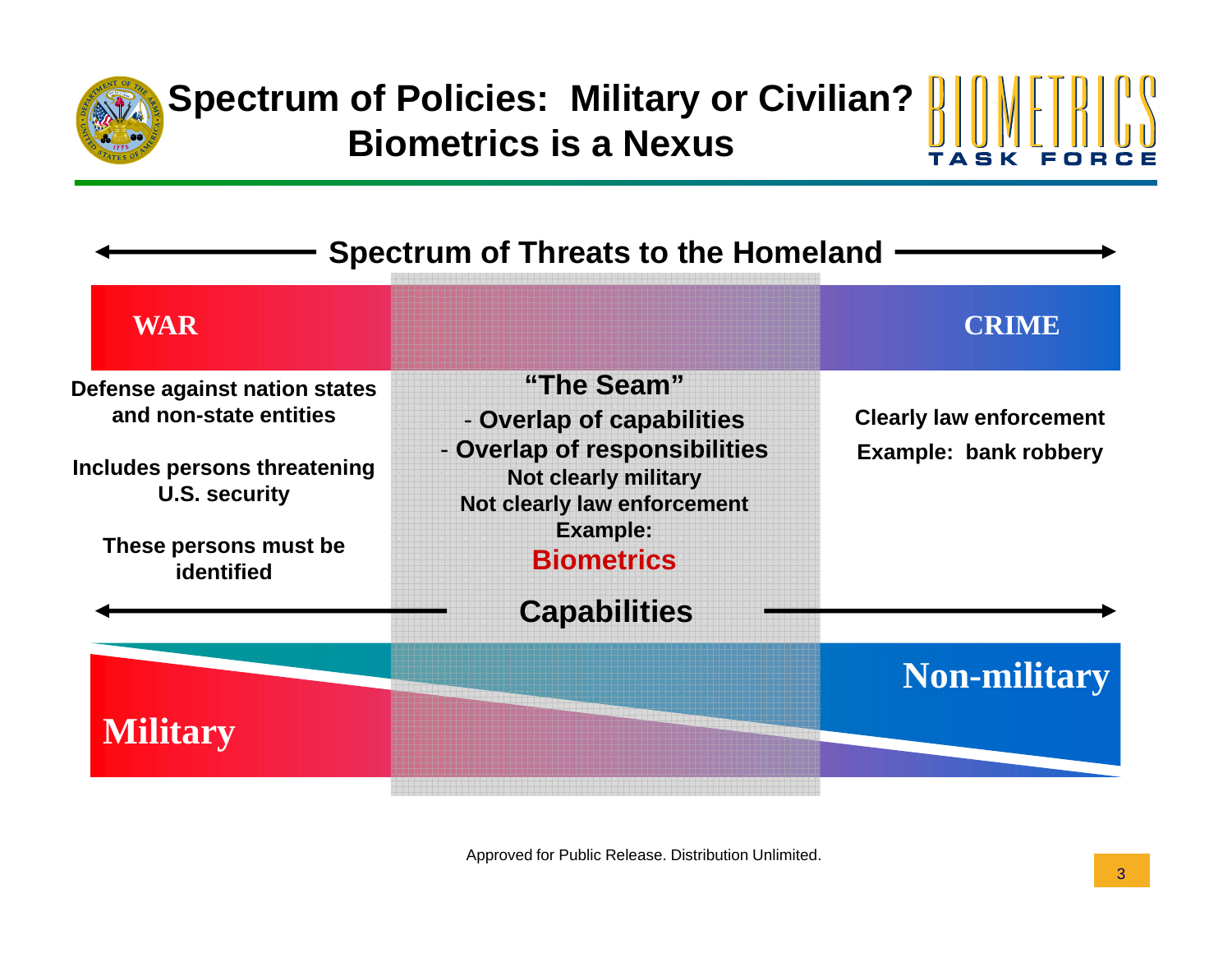

# **Transition of the Nation's Biometric Activities from Discover y to Polic y y**

**Homeland Securit y Presidential Directive HSPD-6**"Integration and Use of Screening Information"

> **Homeland Security Presidential Directive <b>Concernsive and Technology HSPD-11"**Comprehensive Terrorist-Related Screening Procedures"

**Homeland Security Presidential Directive HSPD-12**"Policy for a Common Identification Standard for Federal Employees and Contractors"



**National Science**  and **Technology Council Subcommittee on Biometrics and Identity Management**

**(IdM Task Force)** 

**National Security Presidential Directive - 59 Homeland Security Presidential Directive - 24** "Biometrics for Identification and Screening to Enhance National Security"